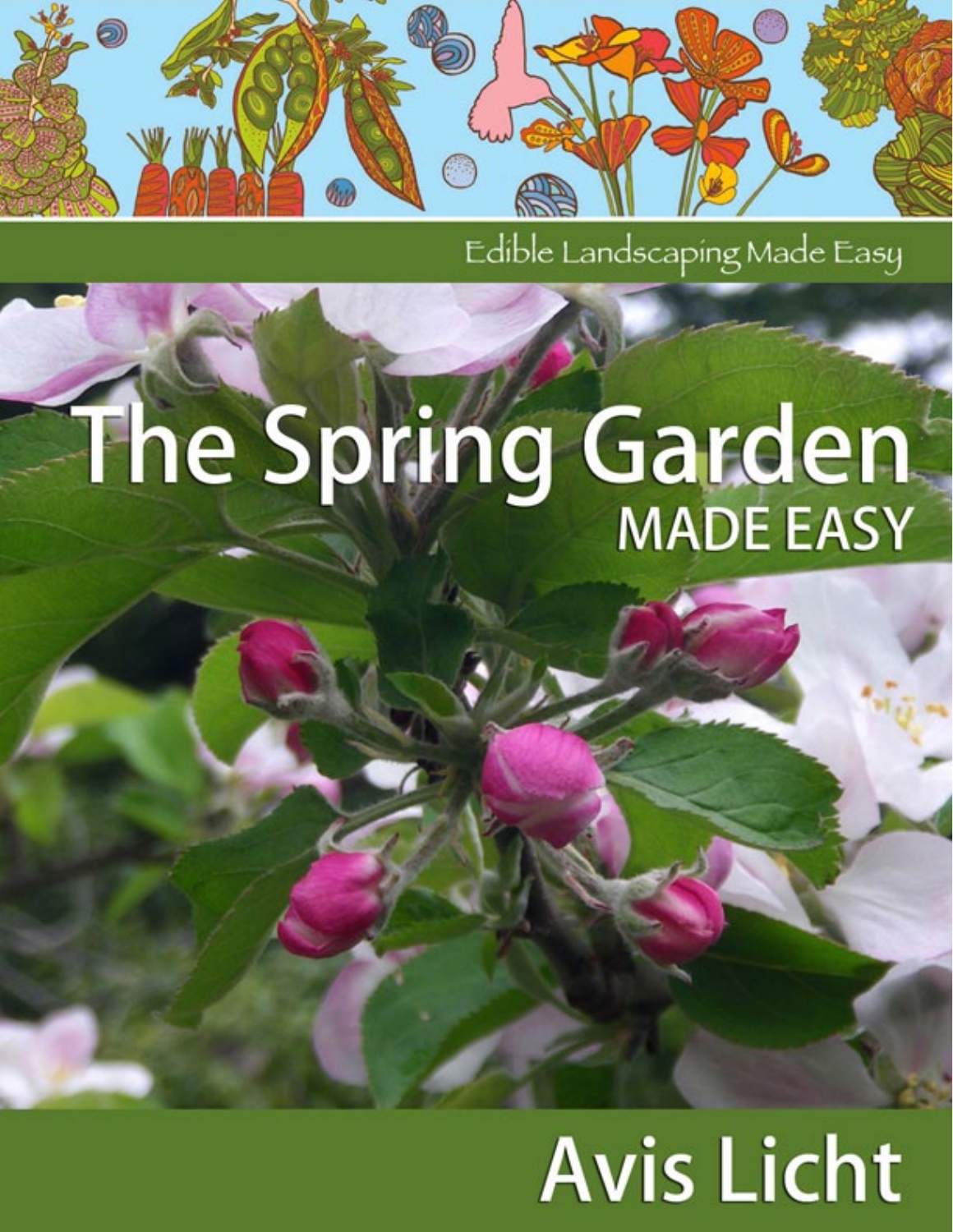

## The Spring Garden Made Easy

#### **Table of Contents**

| 6. Seeds and Seedlings - Which ones to sow and how to do it  10             |  |
|-----------------------------------------------------------------------------|--|
| 7. Annual Vegetables - Some suggestions for easy and best to grow  12       |  |
|                                                                             |  |
| 9. Fruit trees, shrubs and fruits - Some ideas for the edible landscape  14 |  |
|                                                                             |  |
|                                                                             |  |
|                                                                             |  |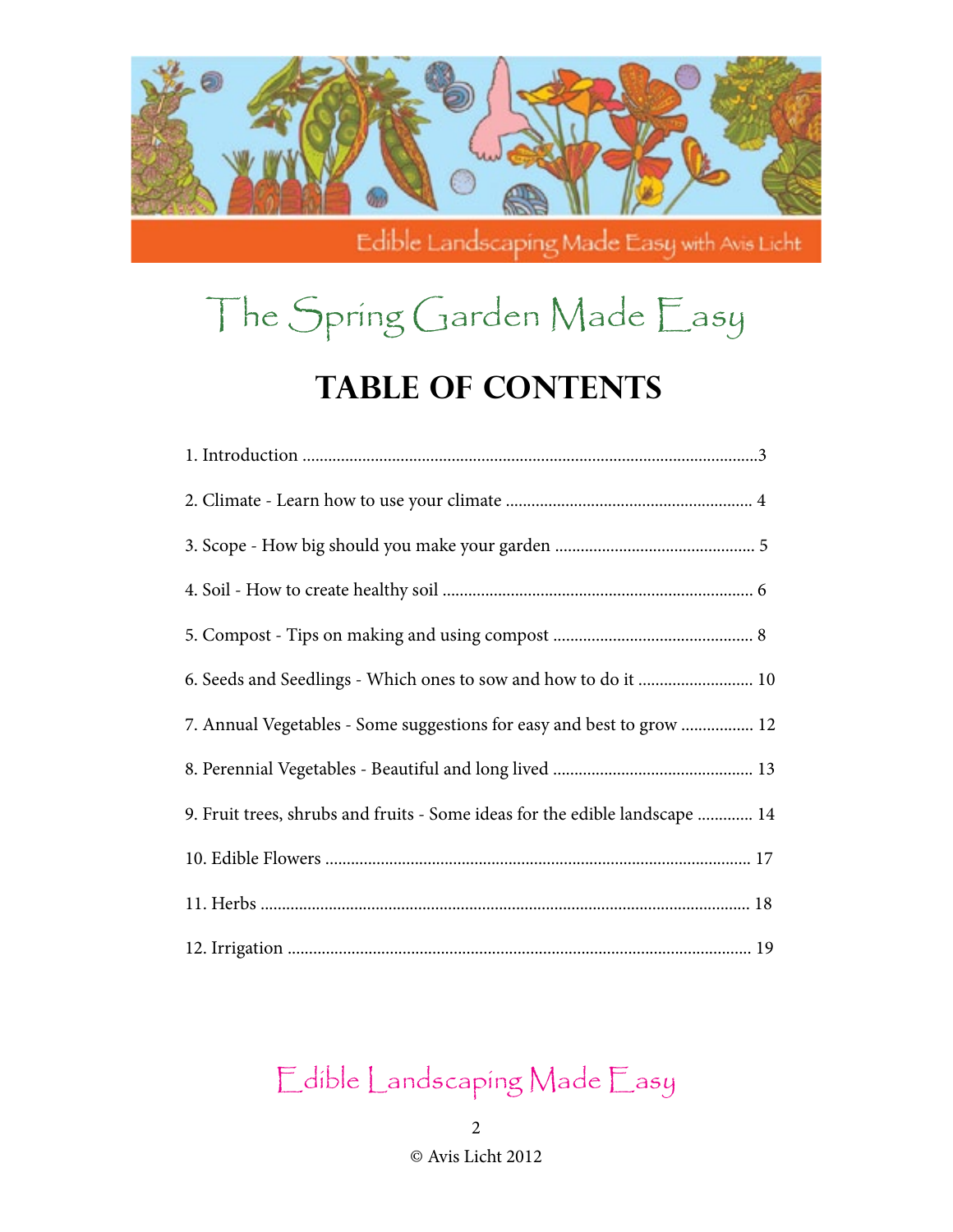## INTRODUCTION

<span id="page-2-0"></span>Spring is always an exciting time in the garden. We're coming out of winter dormancy, and both plants and people are ready to get cranked up. Bulbs, buds and seeds are bursting open. It can seem a little overwhelming when you first start a garden. Follow the steps set out in this booklet and you'll be off to a great beginning. Gardening is a never-ending journey of learning, and it's fine to start off small and simple.

Whether you have a small deck or patio or a large yard, there are many ways to introduce edibles into the garden. Keep in mind that you want to enjoy yourself in the garden and you don't want to make it a giant chore that you can't keep up with. Grow what you love to eat, to smell and to look at and it will make your time in the garden totally enjoyable.

#### WHAT IS AN EDIBLE LANDSCAPE?



You may be wondering what I mean by "edible landscaping". The term has been around for over 30 years, but it seems people are taking a new interest in this type of gardening.

For those that love to grow their own food and for those that want to have a beautiful garden, we can blend the best parts of both worlds. Edible landscaping is a way for you to get deep satisfaction out of growing healthy, tasty food AND make your yard look beautiful.

Incorporating food plants into your landscape will save water, improve your habitat diversity and give you the best, freshest, tastiest food. It's no longer necessary to have a large front lawn that no one uses, or to put your vegetables in the back forty. You CAN have it all. With a little guidance and experimenting you'll find the best way to plan your garden for both beauty and bounty.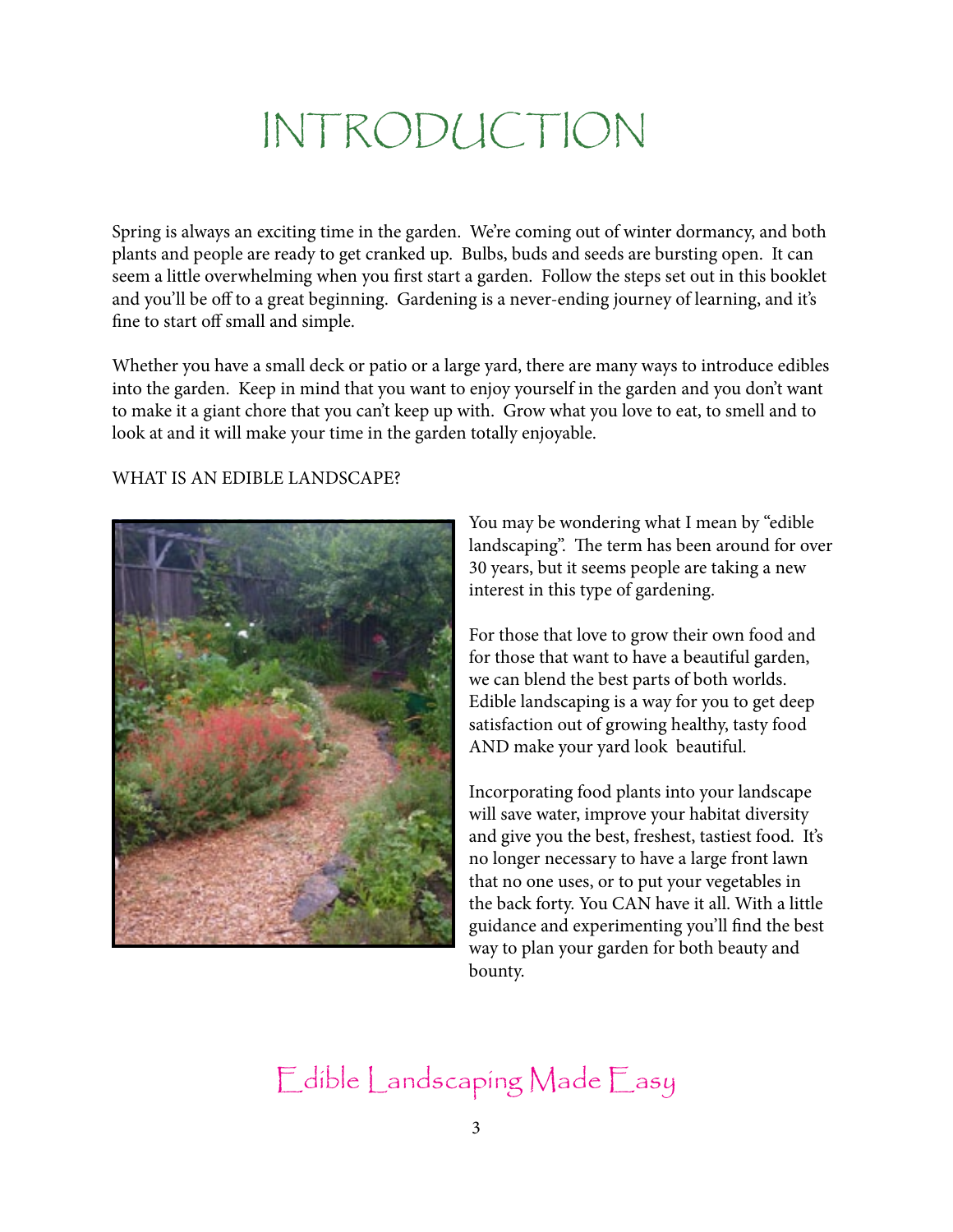## CLIMATE

<span id="page-3-0"></span>Find out your [growing zone](http://www.garden.org/zipzone/) and I'll show you how to use that information. In addition to knowing how cold it gets in your climate, you'll want to know when is your [last frost date.](http://davesgarden.com/guides/freeze-frost-dates/#b) Your growing zones tell you what plants will grow best in your area. The last frost date tells you when to start sowing or planting. This information will be found on seed packets or in the garden planner that I will tell you about.

Even though you have a particular zone number, you also have your own special climate, known as a [microclimate.](http://www.gardening.cornell.edu/weather/microcli.html) A microclimate can give you areas in your yard that can grow a wider variety of plants than you would imagine. An example of a microclimate is the different sides of your house. For example, if the south side receives good winter sun, you can grow frost tender plants like lemons and limes near the house. The north side of the house is shadier and cooler. The east side of the house gets morning sun and is protected from the late afternoon heat in summer. These are nuances that will take some time and observation on your part. Experiment and have fun with it. You'll need to work with the benefits and restrictions of your microclimates.

To help you plan your garden be sure to note the movement of the sun in different seasons. If you live in a windy area, find protected places for your plants or plant windbreaks. It helps to look up the rainfall, both in total amounts, but also when you can expect rain. In some climates rain only falls in winter, and in others there is rain in summer as well. So learn your sky's habits.

Fill in the following information:

| <b>USDA CLIMATE ZONE:</b> |  |
|---------------------------|--|
|---------------------------|--|

LAST FROST DATE: \_\_\_\_\_\_\_\_\_\_\_\_\_\_\_\_\_\_\_\_\_\_\_\_\_\_\_\_\_\_\_\_\_\_\_\_\_\_\_\_\_\_\_\_\_\_\_\_\_

START DATE FOR SOWING SPRING SEEDS \_\_\_\_\_\_\_\_\_\_\_\_\_\_\_\_\_\_\_\_\_\_\_\_\_\_\_\_

START DATE FOR PLANTING SEEDLINGS \_\_\_\_\_\_\_\_\_\_\_\_\_\_\_\_\_\_\_\_\_\_\_\_\_\_\_\_\_



*This squash leaf is creating shade for the lettuce and is making it's own mini microclimate*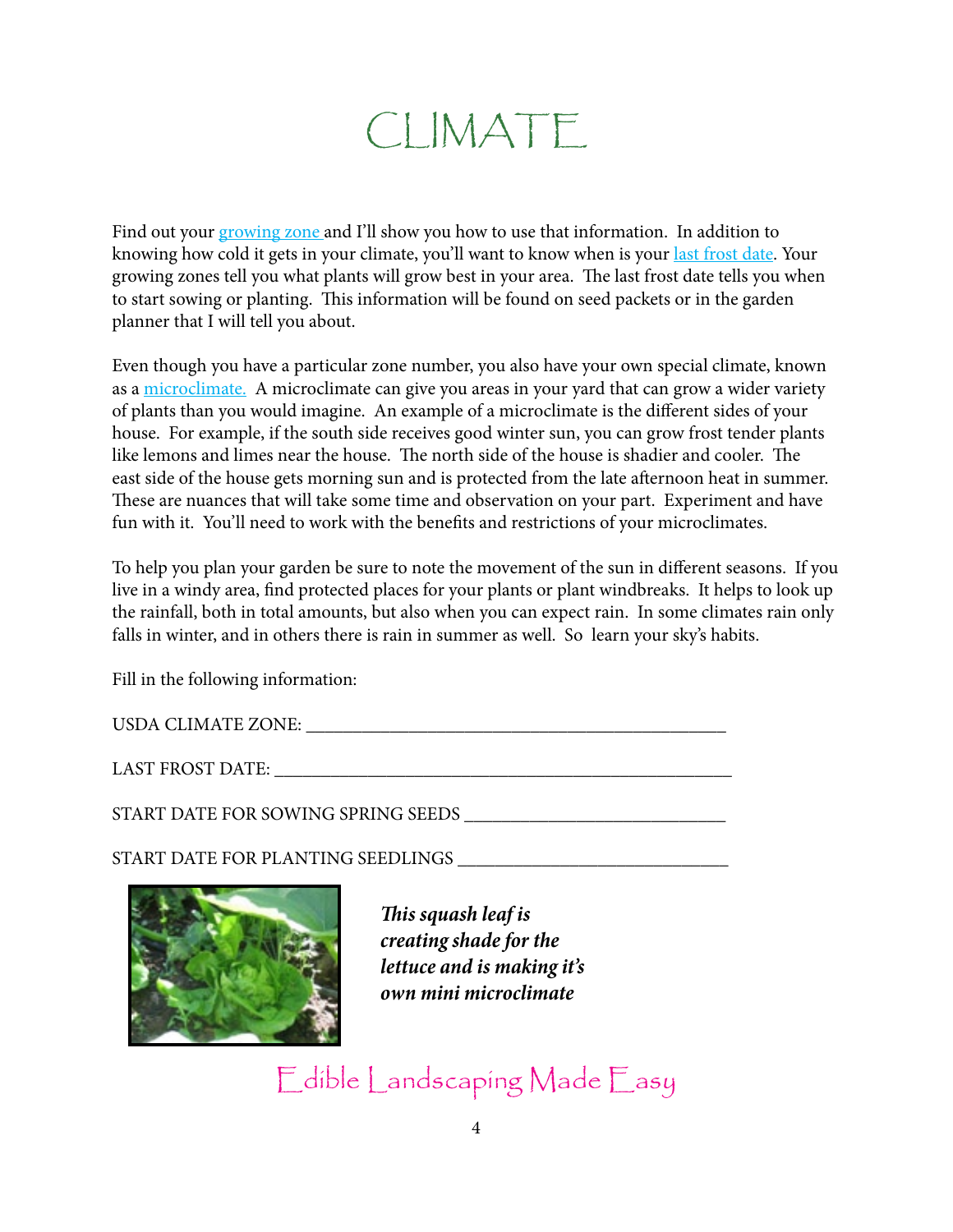## SCOPE

<span id="page-4-0"></span>Now you will want to determine the **[scope of your project](http://www.ediblelandscapingmadeeasy.com/2012/01/03/edible-landscape-plan-for-a-small-front-garden/)**. What I mean by this, is basically how big, or small do you want your garden to be. Will you be planting a few containers on a deck, putting in a small vegetable garden, or starting your edible landscaping project? The size of your garden will help you decide on what to grow and how much to grow.

This is a good time to go out into the garden and look around. Take a pencil and paper and note your garden layout. Be sure to put in your north arrow. By noting North you will be reminding yourself of where the sun will be shining and where you may find shade blocking your favorite spot. It may be from a tree or house or fence. I'm passing on hard earned lessons from not paying enough attention to the effects of buildings and trees on my own growing grounds.

*This is an example of a drawing for a small yard. We placed fruit trees, blueberries, flowers and herbs close to the back deck where they could be taken care of easily, admired and harvested.*

HERBS AND FLOWERS



You also want to keep in mind how much time you have to devote to your garden. It's easy to put in a large vegetable garden in the enthusiasm about spring, but much harder to keep it going all season long. Plant less than your excitement would lead you and you will be able to take better care of it.

If you have room for 2 garden beds of 3 ft x 6 ft , that will be enough to supply 2 - 3 people with veggies in the summer. You can add a few pots near the kitchen for some herbs and edible flowers. The closer your plants are to the house, the easier it will be to harvest them.

A 20 ft x 20 ft garden is large enough to produce food for a family of four, including food to put up for the winter. So the caution is, only plant what you can take care of easily and still enjoy the work necessary.

[Edible Landscaping Made Easy](http://www.ediblelandscapingmadeeasy.com)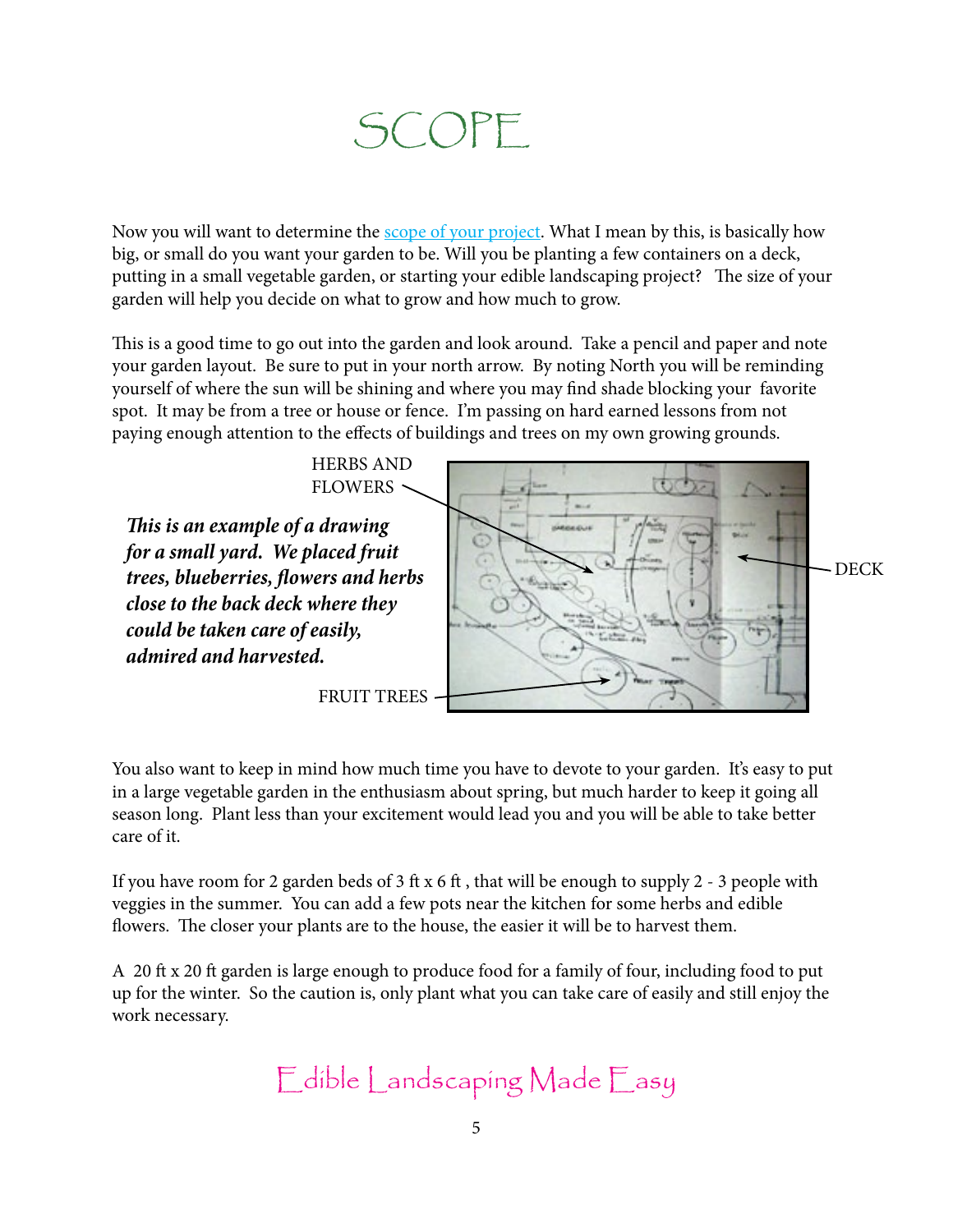## SOIL

<span id="page-5-0"></span>I can't overstate how important your soil is to the health of your garden. Soil is NOT dirt. Soil is a living, breathing entity, full of life forms, nutrients and moisture that interact with the roots of your plants to grow healthy, nutritious, beautiful food.



*By learning your soil type you will know what to add. There are three different types of soil: sandy, loam and clay. Sandy soils drain water quickly and don't have much nutrient in them. For these soils you will want to add compost and additional fertilizers. Loam soils are considered the best for vegetable growing. Clay soils have a lot of nutrient, but can hold too much water. They need additional humus to balance them out.*

An easy way to test your soil is to get a clump and moisten it. Try to roll it into a ball.

1. **Sandy soil** has a gritty element - you can feel sand grains within it, and it falls through your fingers. It can't be rolled to make a sausage shape.

2. **Clay soil** has a smearing quality, and is sticky when wet. It is easily rolled into a long thin sausage and can be smoothed to a shiny finish by rubbing with a finger. If it is not a heavy clay it won't get quite as shiny and be as easy to make a sausage. It probably has loam or sand mixed in it.

3. **Loam soil** is the gardener's best friend, being a perfect balance of all soil types. But even though they are very good soils, it is important to regularly add organic matter, especially if you are digging or cultivating these soils every year.

To learn more about your soil type and how to use it, read [this article](http://www.rain.org/global-garden/soil-types-and-testing.htm) on soil.

[Edible Landscaping Made Easy](http://www.ediblelandscapingmadeeasy.com)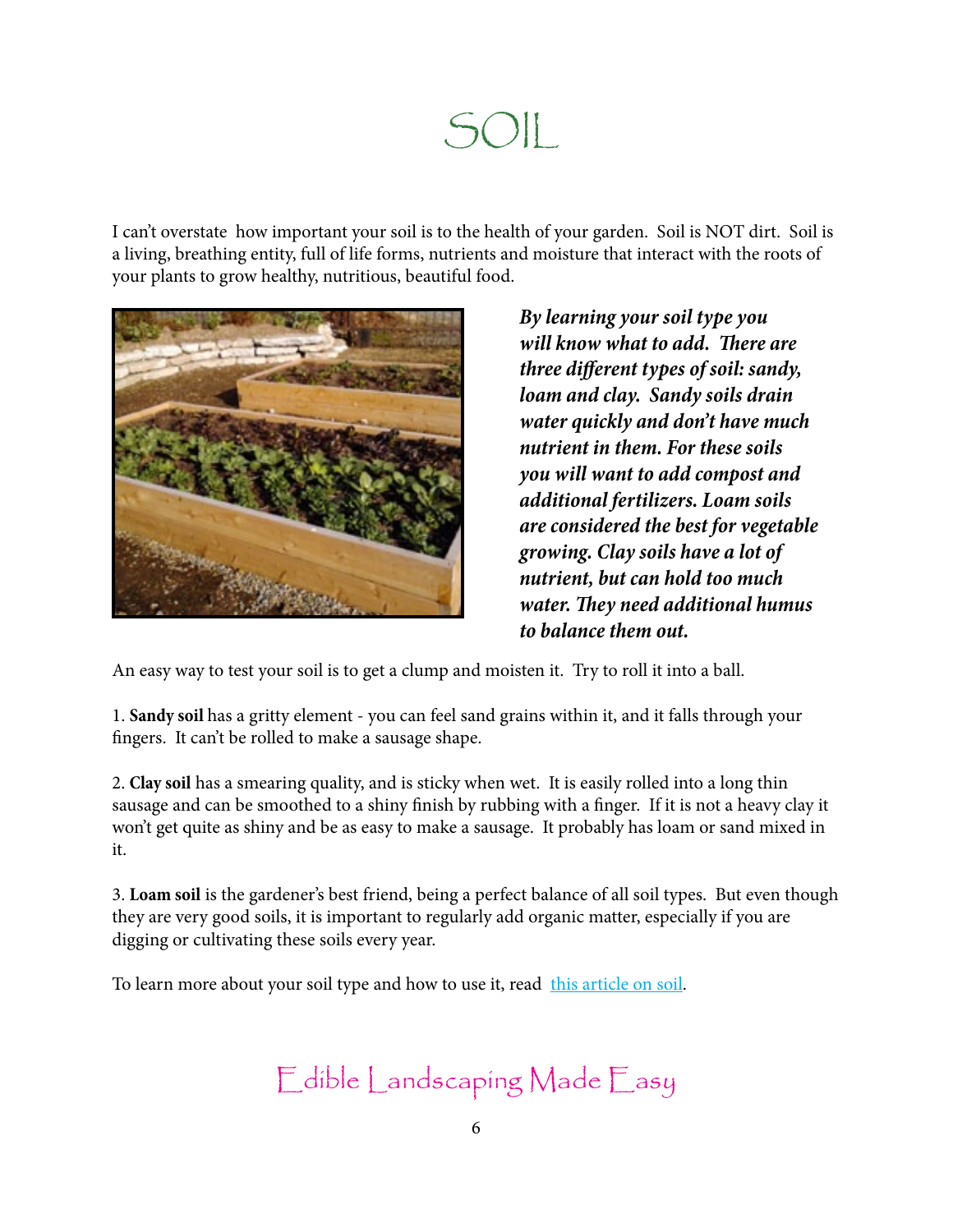Each of your plants has specific needs, but they often overlap and you don't have to worry too much. For most vegetables you need to prepare the soil by aerating it, either by digging, forking or rototilling. Add [humus](http://en.wikipedia.org/wiki/Humus) in the form of compost or manure. Add nutrients appropriate to the needs of your plants. Seed catalogs are an incredible source of information on the growing requirements of plants. There are many [organic seed companies](http://www.ediblelandscapingmadeeasy.com/resources/) and their catalogs are free. You can also find them online. When you decide on what plants to put into the garden, be sure to check out their special needs.

Here are a few things you can do to keep your soil healthy.

1. Add humus in the form of compost and manure. Other organic nutrients include bone meal, wood ash, kelp, cottonseed meal, alfalfa meal, blood meal, green sand, and more. In the beginning, I recommend that you add compost and manure and see how your garden grows.

2. Lay out paths in your garden so that you don't walk on your planting beds. Walking on the soil compacts it so that neither water nor air can penetrate it. Plants need air and water. Paths are for walking and beds are for planting!



3. Make raised beds when possible. Simply put, raised beds increase aeration, help with drainage and allow intensive planting. I've written about [raised beds in this post](http://www.ediblelandscapingmadeeasy.com/tag/raised-beds/) if you want to know more.

4. Make sure you have good drainage. Most plants hate having their roots sit in water. Dig your beds and fork them open to break the hardpan. If you dig a hole and fill it with water from the hose, it should drain in less than an hour. If not, then loosen up the bottom or dig a ditch away from the bed to have the water move away from the plants. It's all about movement and not stagnation.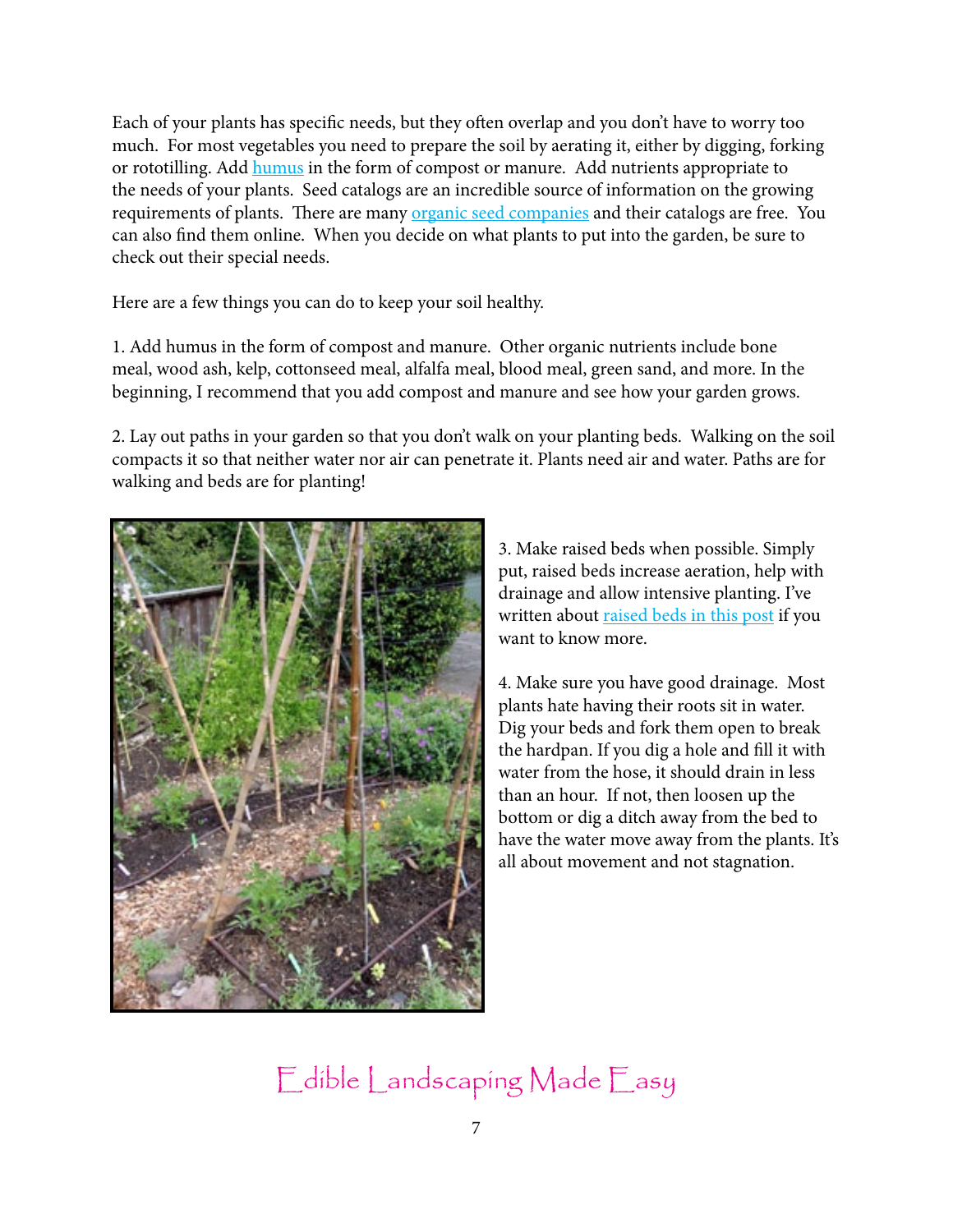## COMPOST

<span id="page-7-0"></span>

There are few additions to the garden that are as useful as compost. You can't use too much of it, it won't burn your plants like too much nitrogen and it increases the entire health of the soil as well as the plants. It is easy to put your kitchen wastes and some dried leaves in the bin and let the worms do their thing.

In order to have healthy soil you need compost. You don't need to be religious about your compost (like some of us), but it's simply crazy not to put your kitchen wastes and garden leftovers into your own compost. Why give away something from your own site that can become garden gold? Please read about easy ways to [compost in these posts on my blog.](http://www.ediblelandscapingmadeeasy.com/tag/compost/) 

For years I've been putting kitchen leftovers into my compost bin

and like magic it just decomposes. I swear I've never turned my compost once. The best tip I can give you is this. If your pile is dry and sitting there doing nothing - add some water and "green" matter, like kitchen scraps or green leaves or weeds. If it looks wet and soppy, add some "brown" matter like dried leaves, sawdust or grass clippings that have dried out. The best way is to observe your own situation.

*This small composter keeps out all critters and fits on a deck or small area easily. You put the food in the little trap door. Mix your wet garbage, like food scraps, with dry matter, like leaves, weeds and sawdust at the rate of 1 part wet to 10 parts dry. Introduce worms into the bin, either by putting some topsoil from your garden into it, or buying some earthworms from the nursery. You can also find that a little manure added will get your compost going fast.*

*(Don't put dog or cat poop into your compost as they can transmit diseases.)*

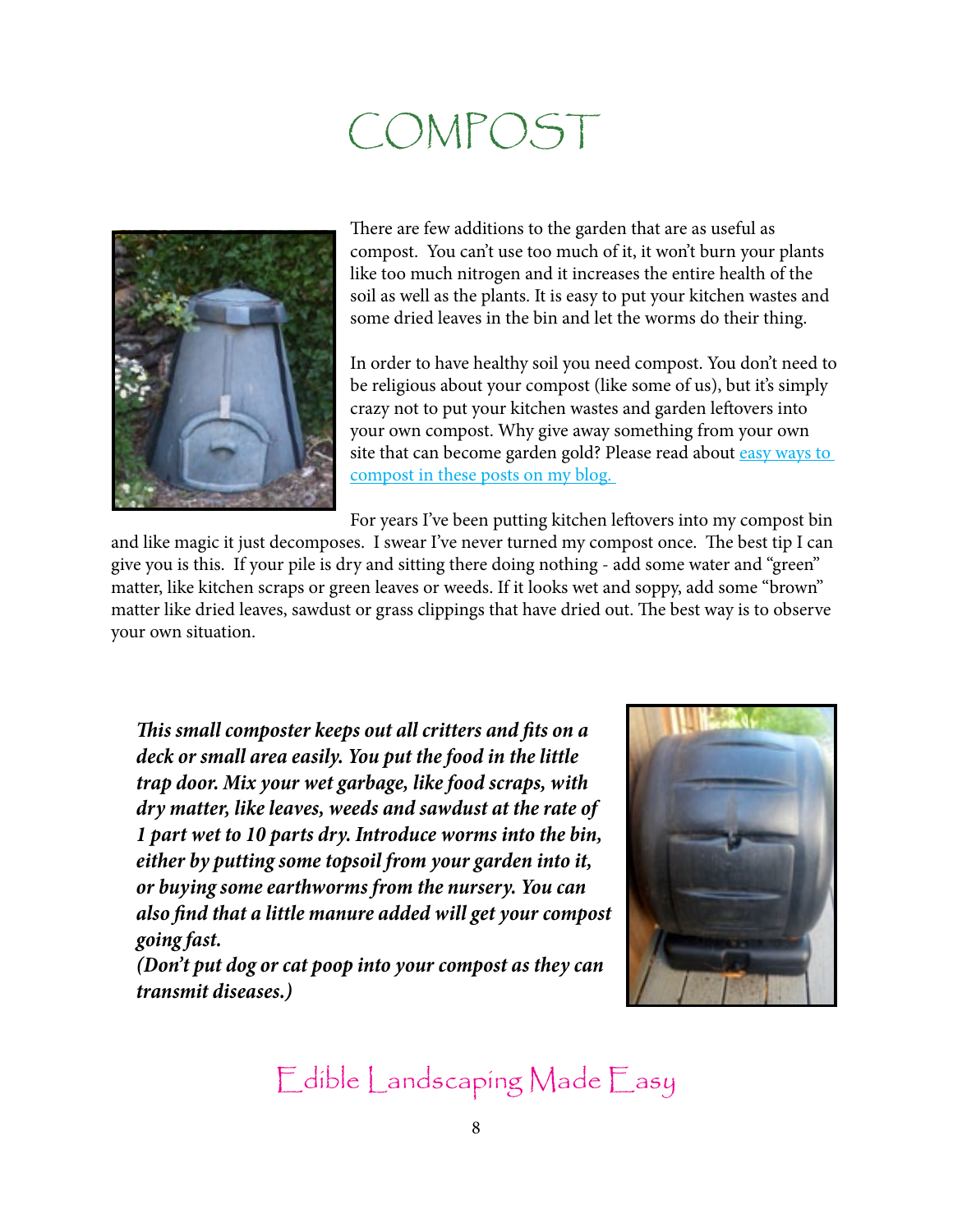The difference between a "hot" compost pile and "cold" pile is the heat generated by the decomposition of the materials and the rate of decomposition. Compost stays cool when you continually add material to it. Regular additions of kitchen waste keep the pile cool, and worms find that they like this atmosphere just fine. A pile will get hot when it is built all at once and begins to combust. This kind of pile needs to have the right combination of wet to dry materials. To find out how to build a hot compost [read this article.](http://gardening.wsu.edu/stewardship/compost/yardcomp/yard2.htm) Both kinds make excellent compost.



*This photo shows a partial break down of the food that was put into the bin. Worms did all the work. Worms eat the food and poop out perfect soil. What can I say, it's true. It also doesn't smell bad at all. Quite fresh, actually.*

From this point on you can put the compost into the soil around your plants. Work it in gently with a trowel. You'll also be introducing worms into the soil, which is a spectacular thing to do.

There is more to learn about composting and worms, but I really want you to get started. Your garden will be healthier and produce better tasting food using your own free compost. Read more about worms in t[his article.](http://compost.css.cornell.edu/worms/basics.html)

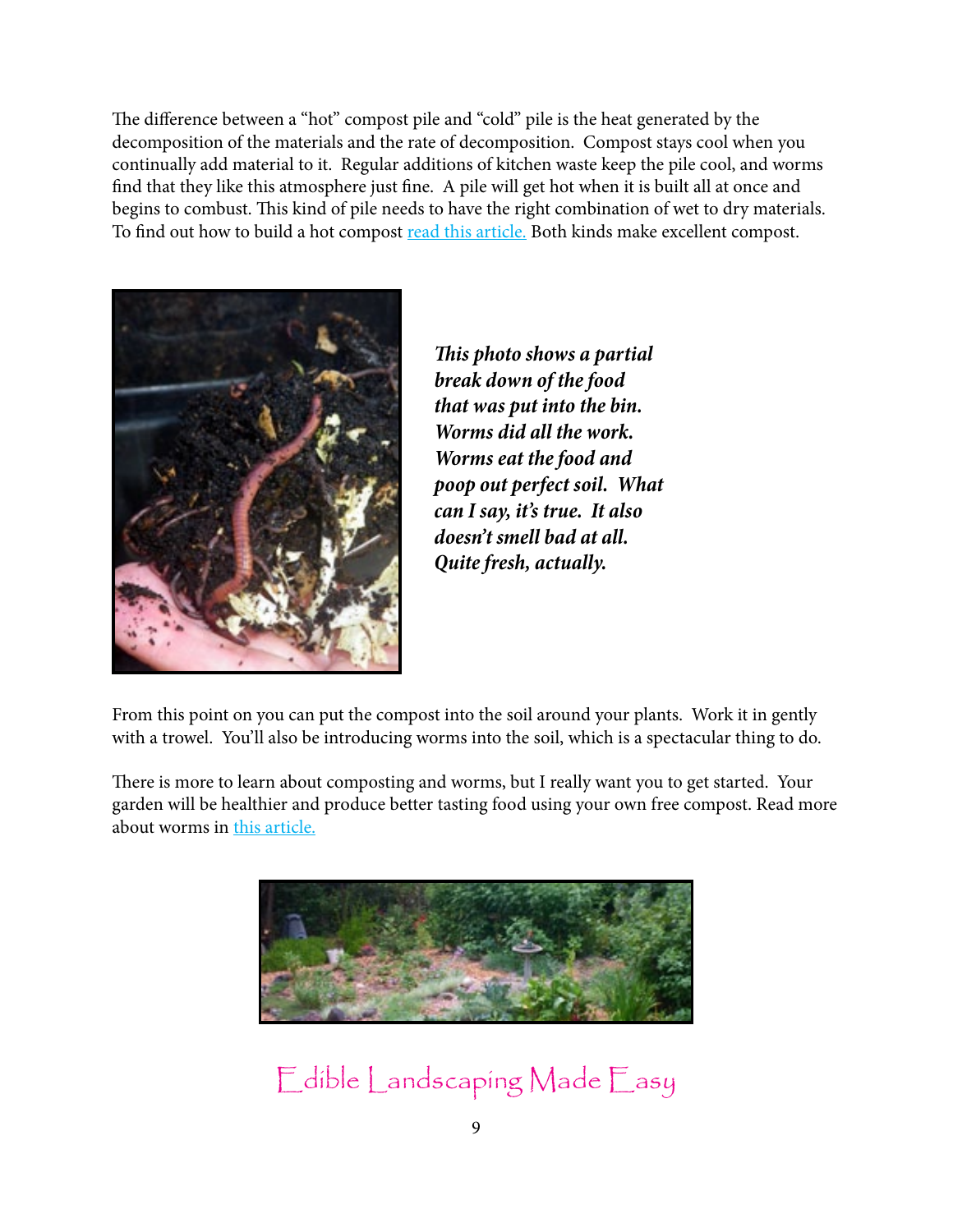## <span id="page-9-0"></span>SEEDS AND SEEDLINGS

#### **Early Spring**

In early spring you can either sow seed in your house under grow lights, in a cold frame outside, or in a greenhouse. If you have a large garden you will save money by sowing your own seedlings. But if you have a small garden I recommend buying the seedlings from a nursery. You can get the plants you want and choose from a wide variety.

There are a number of online garden planners that will help you figure out your sowing and planting dates using your zip code, if you're in the United States. Kitchen Gardeners International has an easy to use garden planner for the vegetable garden. You can try it for free for 30 days, then pay \$25/year if you want to keep it. Go to <http://gardenplanner.kgi.org/>

Wait for the weather to warm up enough for the crops you are planting. You don't want to work soil that is too wet or too cold. Patience is a definite virtue when planting the spring garden.

Buy seed for those crops that need to be sown directly into the ground. I'll tell you about these below.



#### **Light for starting seeds:**

**Most seedlings require 14 to 16 hours** of direct light to manufacture enough food to produce healthy stems and leaves. The characteristic legginess that often occurs when seedlings are grown on a windowsill indicates that the plants are not receiving enough light intensity, or enough hours of light. Even plants in a south facing window will not have enough light early in the season.

You will need to use [grow lights](http://www.gardeners.com/Seedstarting/Seedstarting_Dept,default,sc.html). When growing seedlings under lights, you can use a combination of cool and warm fluorescents, or full-spectrum fluorescent bulbs.

Incandescent bulbs produce too much heat in relation to the light given off. They also lack the bluespectrum light that keeps seedlings stocky and dark green.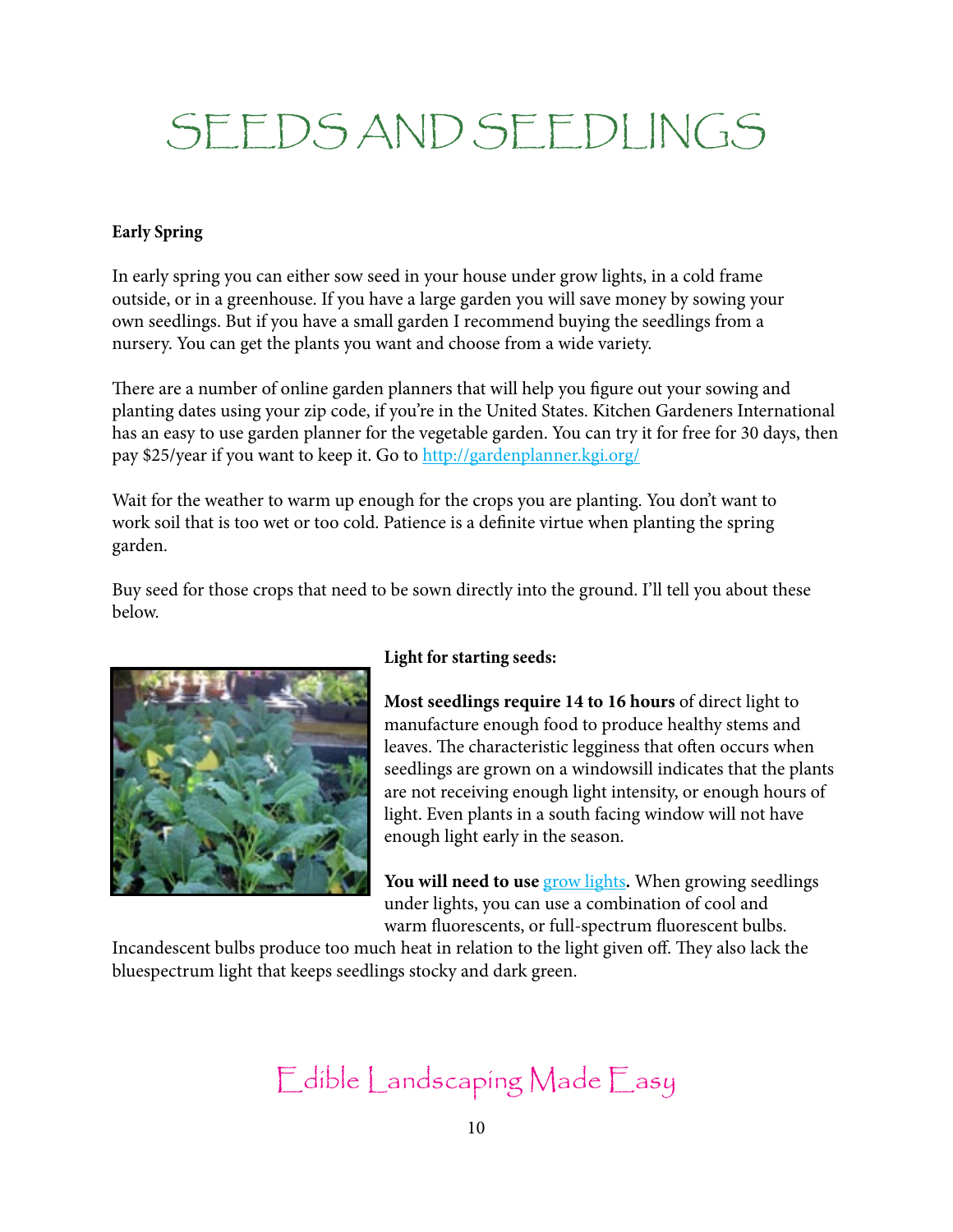

*Seedlings need a high intensity of light. The fluorescent bulbs should be placed very close to the plants—no more than three inches away from the foliage—and should be left on 14 to 16 hours per day. If you are growing your seedlings on a windowsill, you will need to supplement with a few hours of artificial light, especially during the winter months.*

**The temperatures for optimum germination listed on seed packets refer to soil temperature, not air temperature.** Although seeds can vary drastically, most vegetable seeds need a warm soil temperature, around 75 deg. F. You don't need a thermometer, but think of it as sun warming up the soil.

**If the soil is too cold, seeds may take much longer to germinate, or they may not germinate at all.** To provide additional warmth, you can use a heat mat or place the containers on top of a warm refrigerator, television, or keep them in a warm room until the seeds germinate. Just be sure to get your seedlings to a sunny window or under lights within 24 hours of seeing little sprouts emerging through the soil surface.

**After germination, most seedlings grow best if the air temperature is below 70 deg F**. If temperatures are too warm (over 75), the seedlings will grow too fast and get weak and leggy. Most seedlings grow fine in air temperatures as low as 50 degrees, as long as soil temperature is maintained at about 65 to 70.



*Give seeds light and warmth, keep them moist, and they will work hard on your behalf. At the risk of repeating myself, the best thing you can do in the garden is to observe your plants. Keep an eye on them and they'll let you know if they're happy.*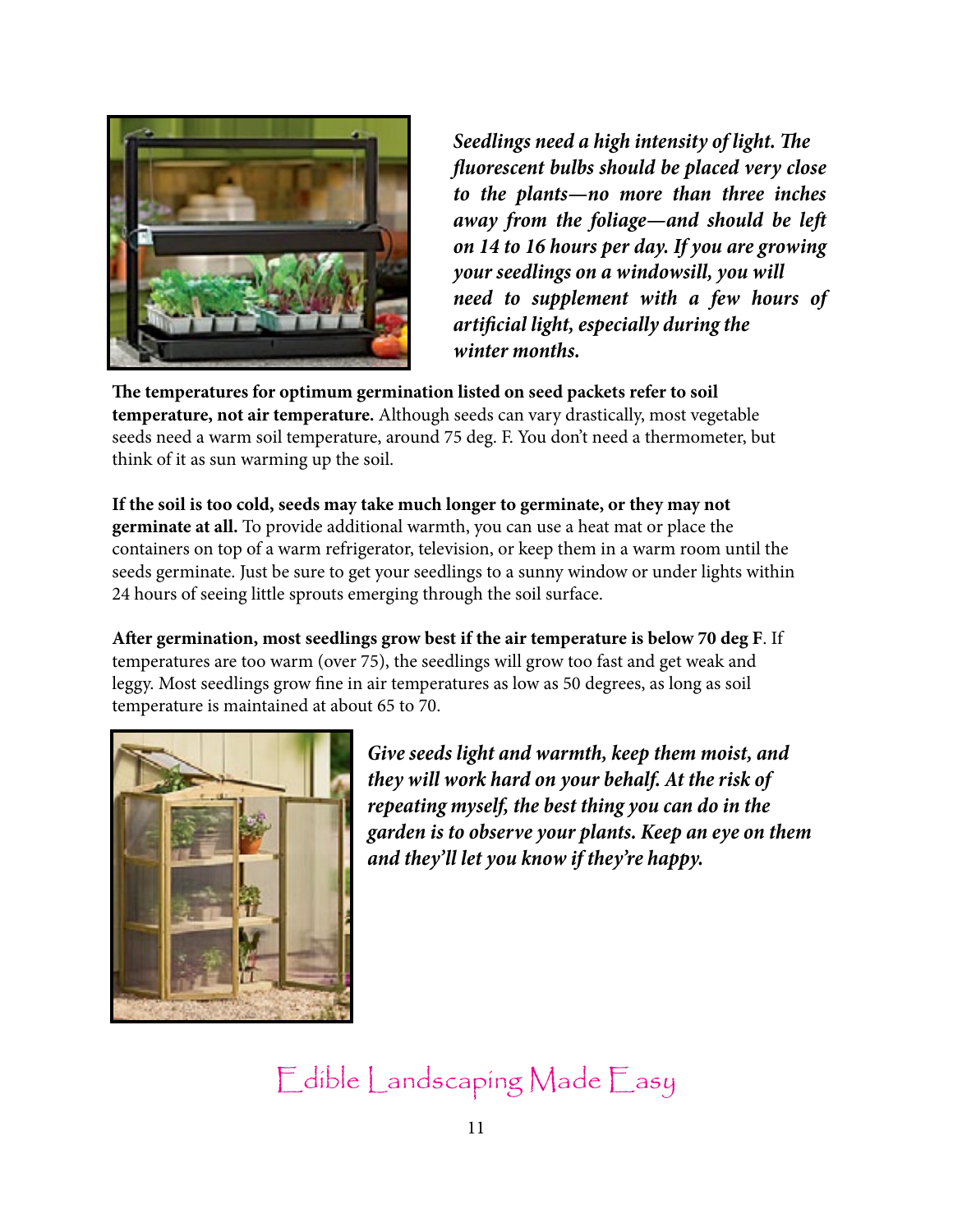## <span id="page-11-0"></span>ANNUAL VEGETABLES

#### **ANNUAL SPRING VEGETABLES**



**Sow** Lettuce, Spinach, Chard, Kale and Bok Choy into seed pots and then move into the ground. These plants can also be sown directly into the garden when the soil warms up.

**Sow** Broccoli, Cabbage, Cauliflower, Brussels sprouts into pots 6 weeks before transplanting. You can direct sow Broccoli in late spring. Of all these, Broccoli is the easiest plant to grow.

**Sow** Carrots, Radish, Beets, Turnips, Horseradish, Parsnips directly into the bed where they will grow. (Root crops don't like to have their roots disturbed.)

**When deciding where to put your vegetables, consider how much sunlight you have.** Most vegetables need at least 6 hours a day. Put the vegetable garden close enough to the house so that you won't forget to take care of them and just as important, to harvest the food. I've been to many gardens where they've simply lost track of the season and haven't harvested what they've grown.

**For daily care and water needs, it's good to concentrate your annual vegetables together**. But this isn't to say that the vegetable area can't also look fantastic. As part of your edible landscape you can make the vegetable garden look beautiful with flowers, herbs and trees. Be sure to choose plants that have similar requirements in terms of sun, soil and water.

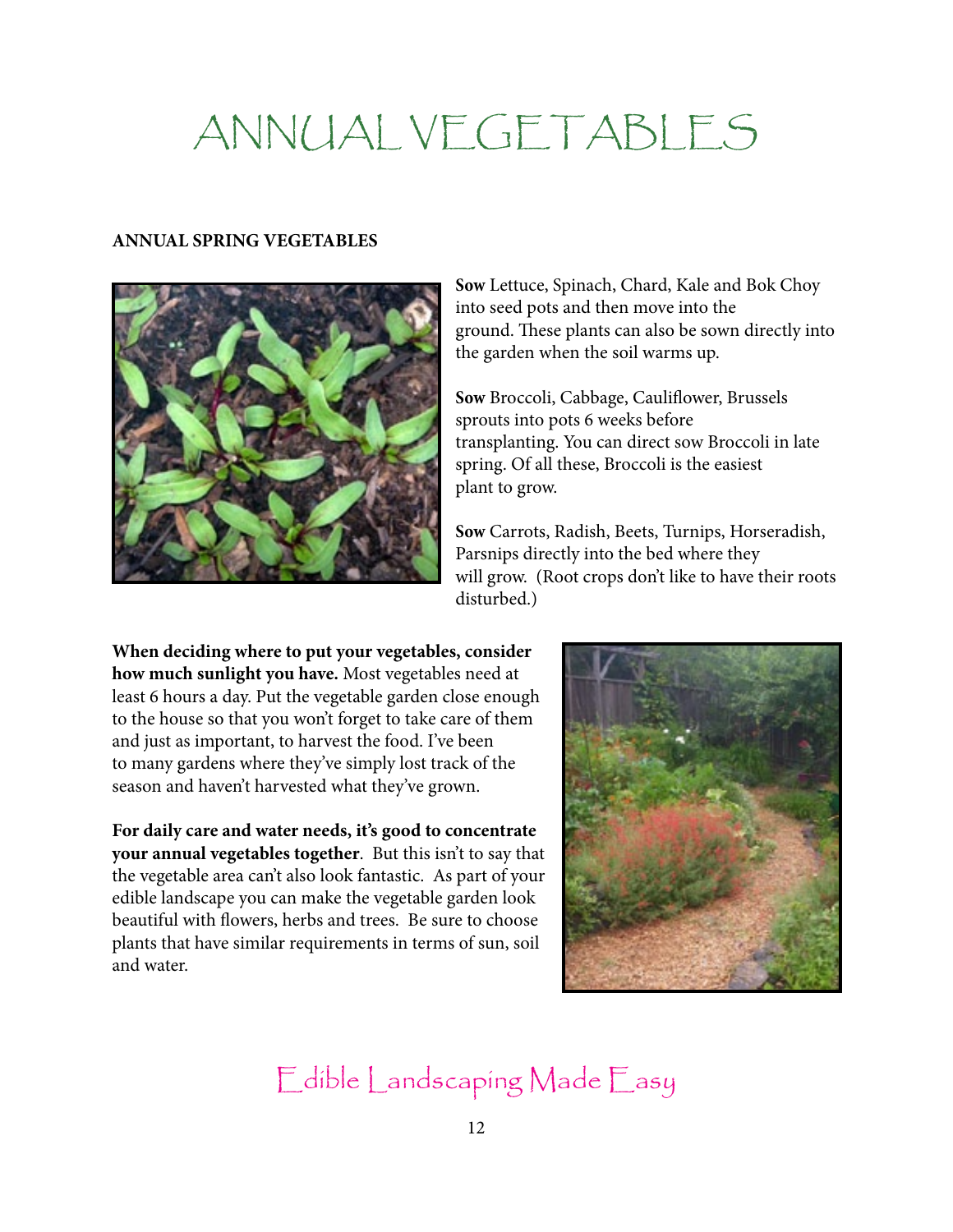## <span id="page-12-0"></span>PERENNIAL VEGETABLES



**Perennials live for many years and should be put where they won't have to be moved**. Some of the best perennial vegetables are asparagus, artichoke and rhubarb. Only plant these if you have room in your yard and love to eat them. I wouldn't grow these strictly for ornamental value, although they are beautiful. It's all about choices. How much you can take care of and what you love to eat.

(Each of the links below will give you detailed information on planting). If you want to learn about more unusual perennial vegetables have a look at this site, [Perennial Vegetables](http://perennialvegetables.org/). I have to say that most of them are very unusual, but why not try a few

new plants?

1. Artichoke: This plant is a large plant that is related to the thistle. It can get to 4 ft tall and 6 ft wide. It definitely takes up a lot of space. It prefers a mild coastal climate with full sun, or afternoon shade where the summers are hot. Start with dormant roots or plants in pots in late winter or early spring a month before the average date of the last spring frost. They are heavy feeders. Artichokes can be challenging to grow, but provide interest in the ornamental landscape and are fun to harvest. Commercially, they are a heavily sprayed crop, so are a good choice to grow organically at home.

2. Asparagus : This is one of the most dependable home grown vegetables. After you harvest the new shoots in early spring, let them grow up into feathery wands that look beautiful. They need to be cut down completely in the winter. For this reason, in the edible landscape, you'll need to site this plant carefully. It will take 2 to 3 years to come into production, but once it does you will have fresh asparagus for 10 to 15 years.

3. [Rhubarb](http://www.organicgardening.com/learn-and-grow/rhubarb-0): One important thing to know about rhubarb, is that the leaves are poisonous. Only the stems are edible! This shouldn't dissuade you from growing it. Just make sure you harvest it correctly. Rhubarb is a beautiful plant, tropical looking, making a great addition to the edible landscape. Rhubarb requires a sunny location and a fertile, well-drained soil. It needs some winter chill for thick stems and good color. In general, it is an easy plant to grow. Fertilize it, water it and then wait two seasons before harvesting. Your patience will be rewarded with a delicious, and long- lived plant.

[Edible Landscaping Made Easy](http://www.ediblelandscapingmadeeasy.com)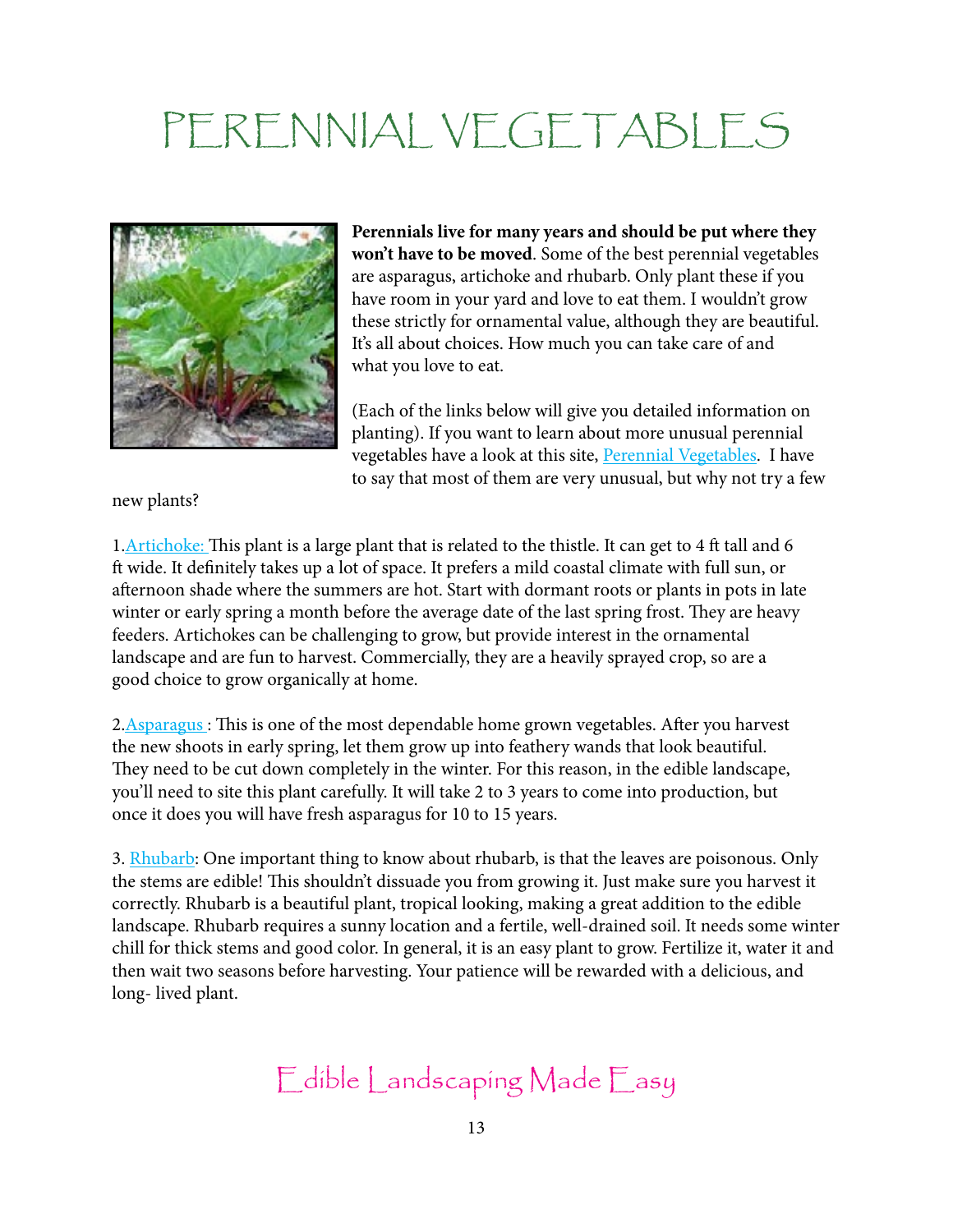### <span id="page-13-0"></span>FRUIT :TREES, SHRUBS, AND BERRIES



*An* [espaliered tree](http://growingwithstarkbros.com/?p=1016) *can be trained to grow against a wall or fence. This requires summer pruning on a regular basis. Once you learn how, they are incredibly productive and ornamental in a small space.*

The easiest and most ornamental edible plants are fruit trees and shrubs. In a small yard you should consider using dwarfs and miniature trees and shrubs. They not only take up less room, but are easier to prune and harvest. Some trees, like lemon, lime and fig can be grown in pots and containers with a good result. They don't mind having their roots confined. They actually grow very well in pots.

When planting your trees be sure to consider available sun in all seasons. The summer sun is high in the sky and the winter sun very low. Also consider the effect of these trees when they've grown taller. Place fruit trees where they won't shade plants as they mature. By using deciduous fruit trees you will have shade in the summer and light in the winter.



You can have great fruit growing in a small garden. Here are some of my favorite and easy to grow fruits. Each of them has their own particular needs, so be sure to look up which varieties are best for your climate.

[Edible Landscaping Made Easy](http://www.ediblelandscapingmadeeasy.com)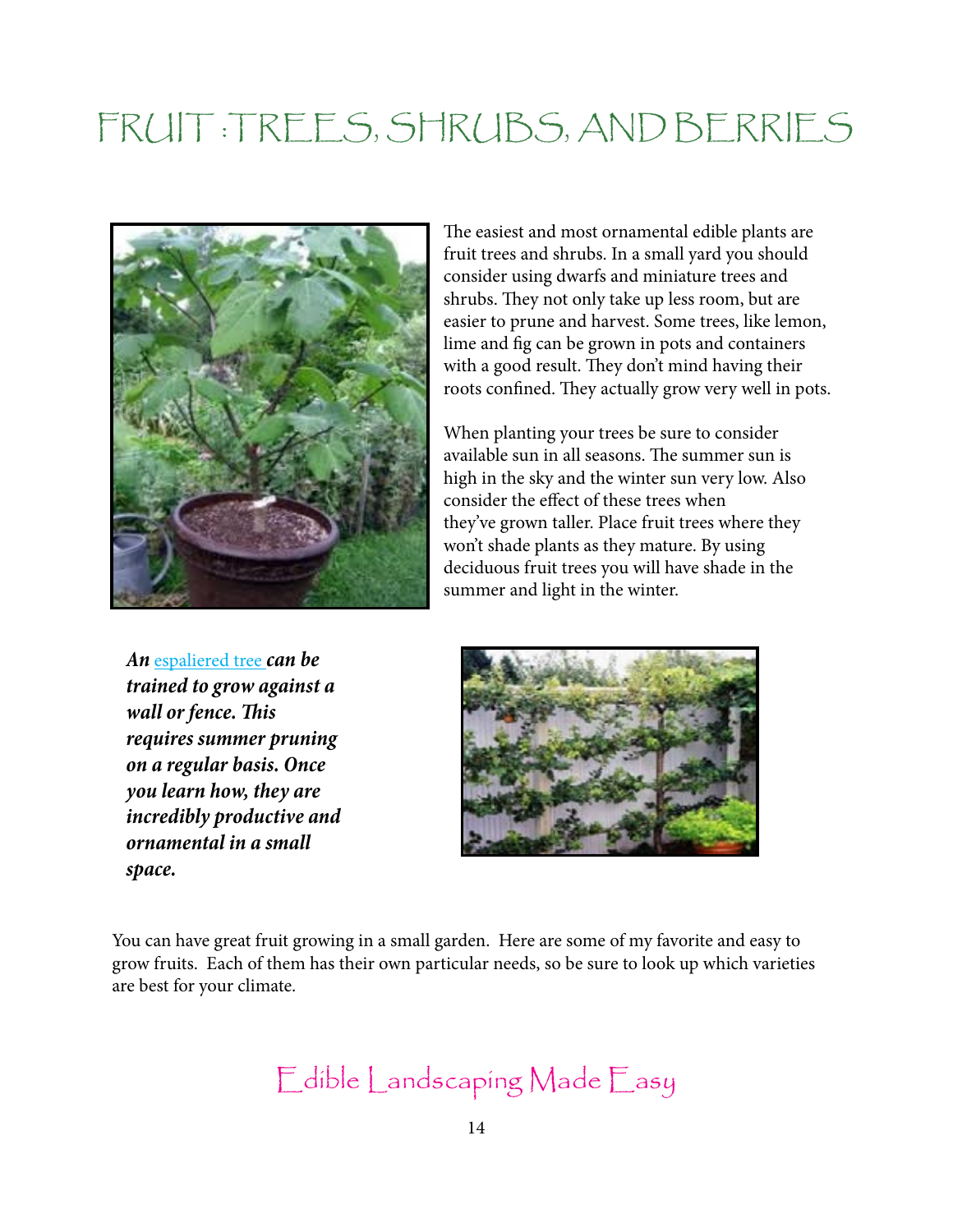**If you want a fruit tree for a small space**, consider a [gentic dwarf fruit t](http://www.motherearthnews.com/Organic-Gardening/1986-03-01/Dwarf-Trees-Fruit-Nuts.aspx)ree. They are bred to be smaller without pruning. You can have full sized fruit from a genetic dwarf tree. These include apple, cherry, nectarine, peach, pear and more.

**Blueberries are one of the easiest** fruiting shrubs that are also ornamental. They need acidic soil to produce a good crop. Please read my article on [How to Pick a Blueberry,](http://www.ediblelandscapingmadeeasy.com/2011/12/14/how-to-pick-a-blueberry-variety-for-your-edible-landscape/) for more information. **Dwarf blueberries** are good to grow both in the ground and in containers.



*Traditional blueberries are perfect for the edible landscape. Easy to grow, when given their preferred acid soil and plenty of water, they provide some of the most delicious and nutrtious fruit.*

**Citrus are wonderful for the edible landscape** because they are evergreen, fragrant, produce fruit and look beautiful. Included in the Citrus family are lemons, limes, grapefruit, kumquats, mandarin oranges and tangelos. They need full sun, with protection from heavy frost. They all need well drained loamy soil. Another winner.

Citrus need nitrogen to grow well, especially in pots, where the roots use up nutrients quickly. For more information on growing citrus in containers read [this article from Four Winds Growers.](http://www.fourwindsgrowers.com/tips-and-advice/growing-dwarf-citrus/in-containers.html) Whenever plants are put in pots, be sure they get enough fertilizer to keep them healthy. Water them regularly. Pots can dry out quickly because they are exposed to the sun and wind.

> *Citrus trees can be grown in large pots in a sunny spot near the house . Choose naturally dwarf varieties so that they won't outgrow their containers. by growing in pots, you can move the plants to a protected spot in the winter.*

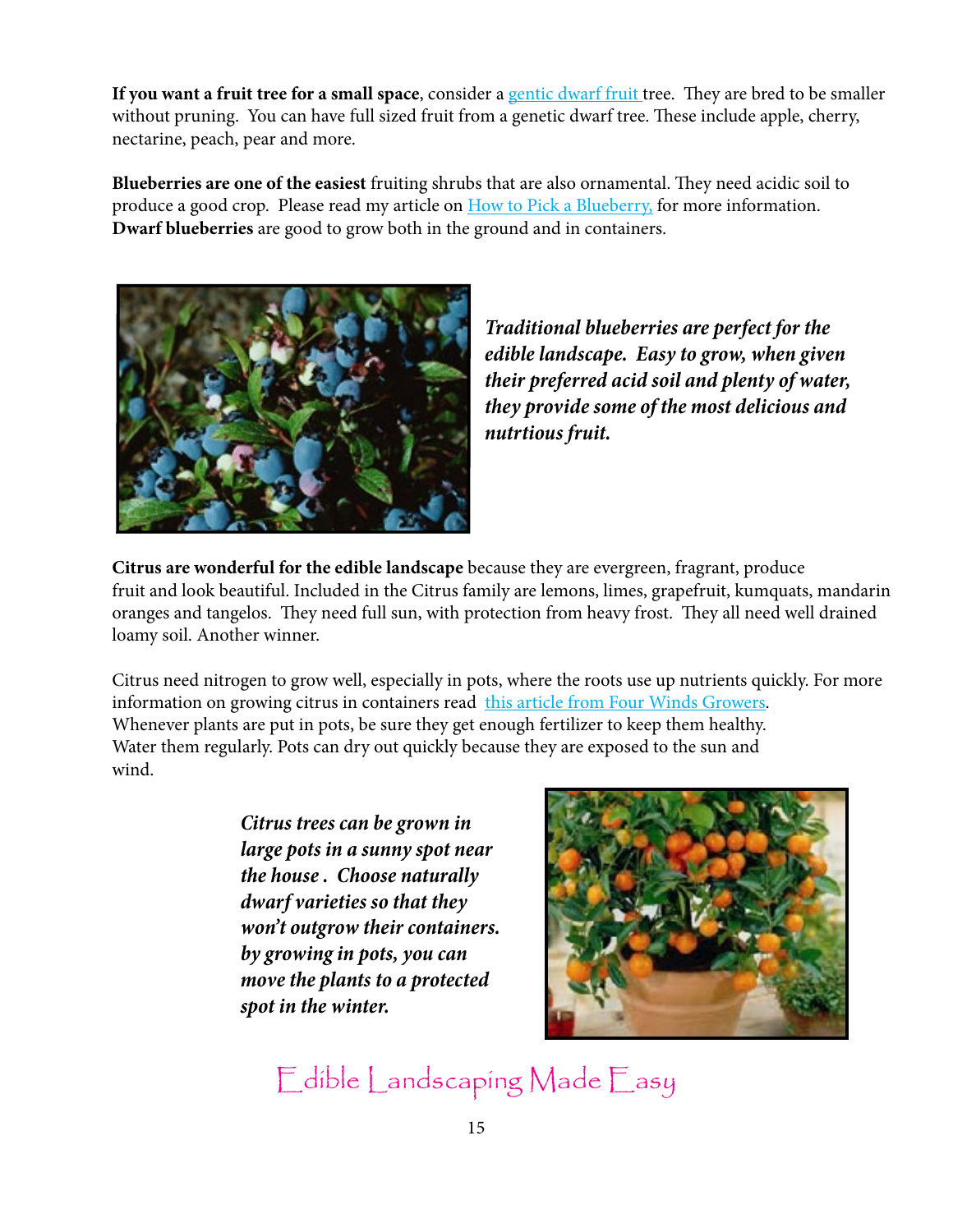**Whenever plants are put in pots**, be sure they get enough fertilizer to keep them healthy. Watch the leaves. If they turn yellow or get stripes of yellow and green, then you need to fertilize. Water them regularly. Pots can dry out quickly because they are exposed to the sun and wind. You can use compost regularly and organic feritlizers made especially for citrus. You can usually find these at your local nursery. Be sure to ask for organic fertilizer, such as E.B. Stone.

**Surprisingly, fig trees** can be easily grown in pots. Normally a fig will grow quite large, but it can be tamed to fit your small garden in a pot and still be healthy and produce plenty of fruit.



*The* [Pineapple Guava](http://www.ediblelandscapingmadeeasy.com/2011/12/21/pineapple-guava-a-great-shrub-for-your-edible-landscape/) *is one of my favorite plants. It serves many purposes in the edible garden. It's an easy care, evergreen shrub that has edible flowers, edible fruits and somehow, the deer DON'T eat it.* 

*Where I live, deer eat almost all our plants, so having one that does all these good things is a real treasure.* 

[Strawberries are easy to grow.](http://www.ediblelandscapingmadeeasy.com/2012/01/26/how-to-grow-delicious-strawberries-for-your-edible-landscape/) They can be grown in small areas, they can be planted in pots and they can be spread around the garden. They like full sun, well drained soil and regular watering until the fruit is ripe. Then reduce the irrigation to make your fruit sweeter.



*Commercial strawberries are one of the most heavily sprayed plants both with herbicides and pesticides. It is much better to grow your own organic strawberries.*

[Edible Landscaping Made Easy](http://www.ediblelandscapingmadeeasy.com)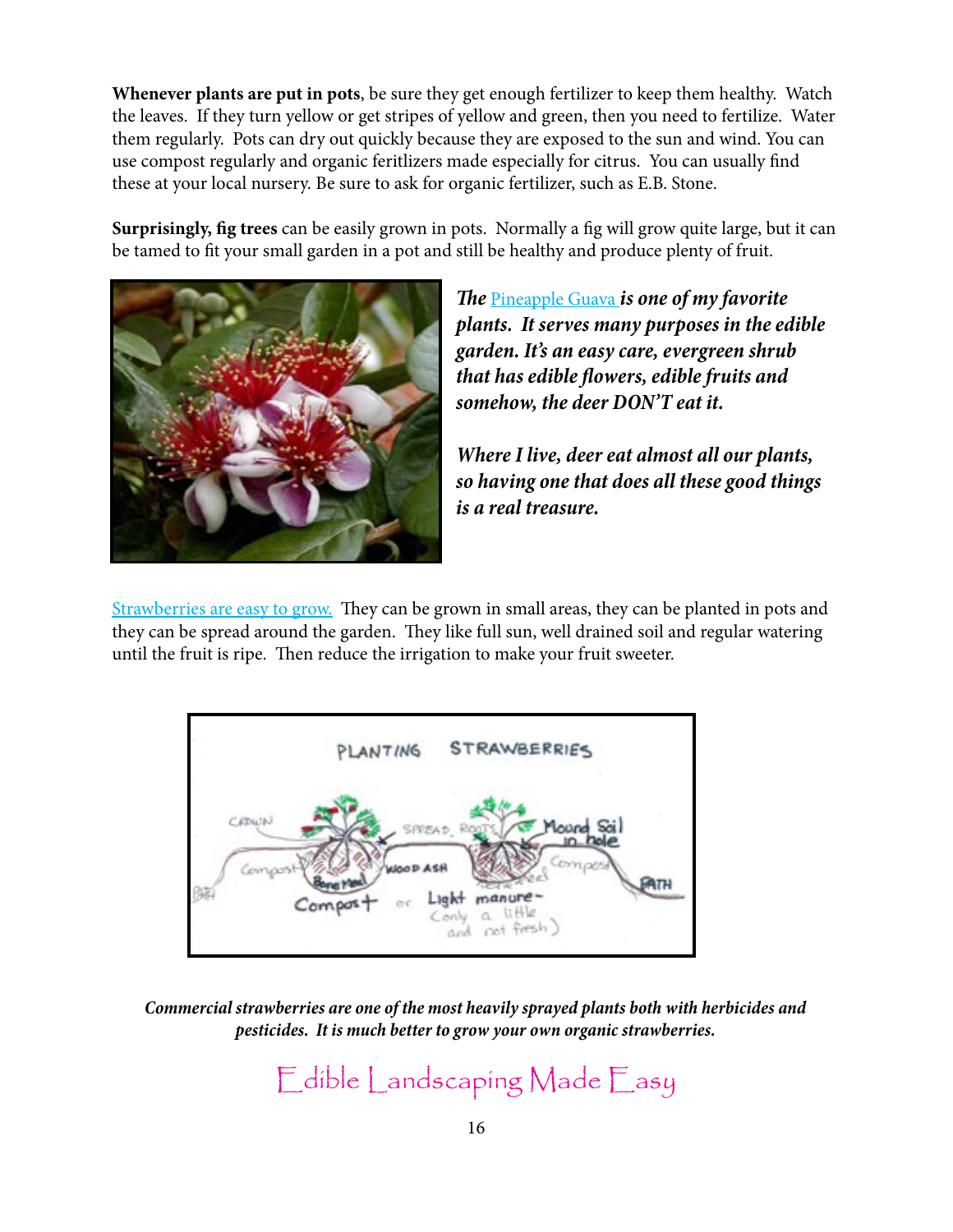## FLOWERS

<span id="page-16-0"></span>**Planting flowers throughout your vegetable garden** not only makes it more beautiful but creates diversity and health. Flowers and herbs provide nectar and pollen for the insects, bees, birds and butterflies, without whom we would not have any food.

**Flowers that are edible and easy to grow include**: Calendula, Marigold, Nasturtium, Scented Geranium, Daylily, Pansy, Lavender, Rose and Borage. Most herbs have edible flowers. I like to place my flowers and herbs along the edges and the end of beds. they look good, encourage pollinators and don't interfere with the harvesting of your vegetables.



*Another flower that I love is the delicate viola. In addition to using as decoration it can be crystallized with sugar. This site, called* [Baking 911](http://baking911.com/quick-guide/how-to-az/crystallize-flowers) *gives excellent directions on how to make candied flowers. They also tell you which ones to use and which ones to avoid.*

 *Create a diverse environment in your garden with flowers and herbs that will entice pollinators to come visit. Creating beauty as well as bounty will help lead you down this path.*

**Roses have always been used** in the classic landscape design, but we can use them too in our edible landscape. Middle eastern recipes often call for Rose Water. You can buy this in specialty shops that carry



middle eastern food. Putting a few drops in a fruit salad is simply divine. Not only can you use petals in your food presentation, but Rose hips are filled with Vitamin C and make an excellent tea. You can see that there are probably many more traditional plants than you would have imagined that your new garden can happily include, without feeling guilty.

[Edible Landscaping Made Easy](http://www.ediblelandscapingmadeeasy.com)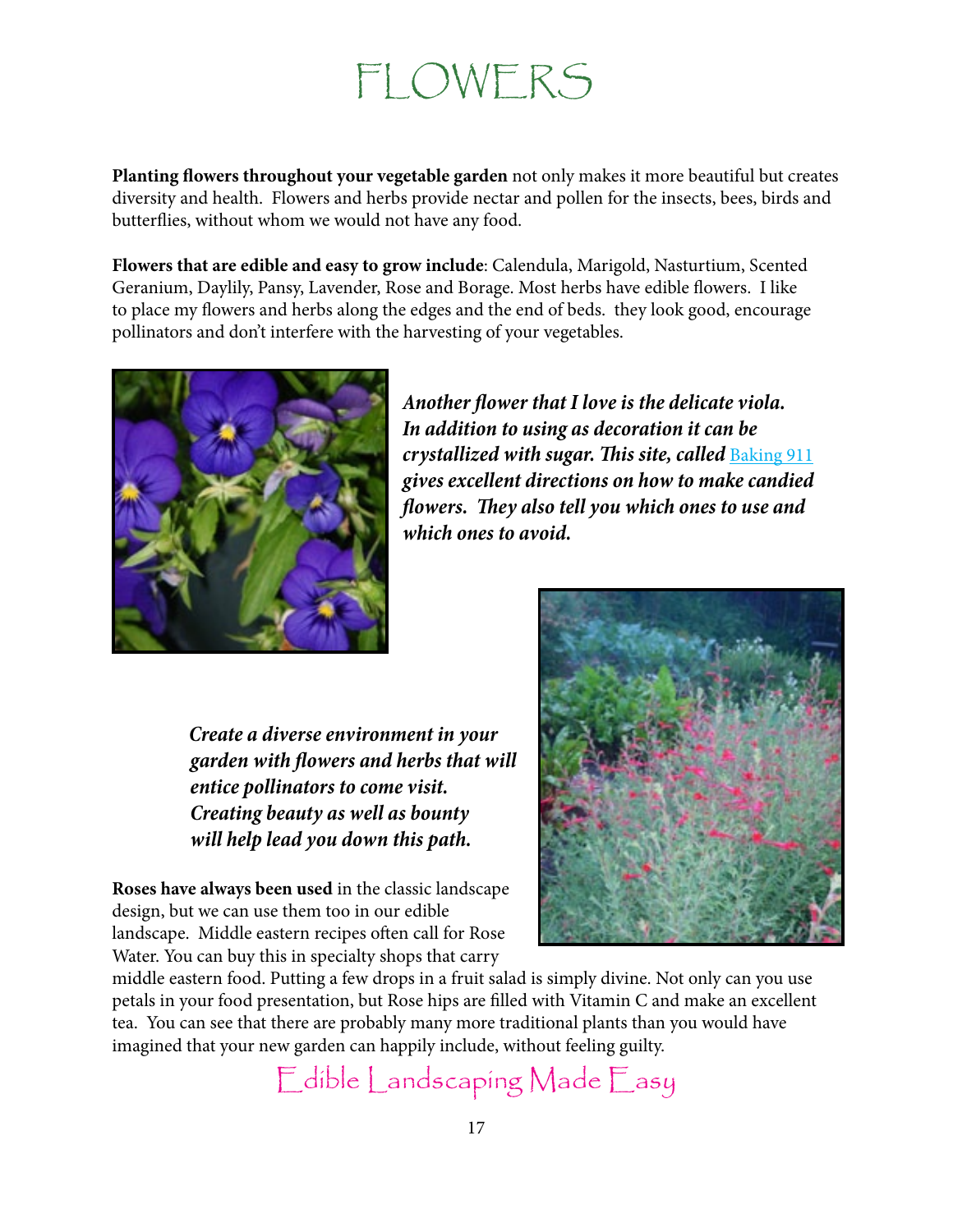## HERBS

<span id="page-17-0"></span>

Herbs have been used for healing and cooking since the beginning of humans walking upright. They are ancient and hardy. It is impossible to imagine cooking without the flavors of herbs. But we shouldn't forget their importance to our health. Long before there was Tums, there was mint tea. Before there were sleeping pills there was chamomile. I'm just saying. Imagine going out into your garden and picking fresh mint, basil or dill. There is nothing better.

Consider: Basil, borage, chamomile, chervil, chives, cilantro, dill, lavender, horseradish, marjoram, mint, oregano, parsley, rosemary, sage, tarragon and thyme. Just plant a few to start with and see how you like them. I bet you'll want more.

By going to local nurseries you will find appropriate herbs for your garden. Peruse some of the catalogs in the **resource page** of my website and you will find many herbs both common and unusual that will be just right for your site.

 *Keep your herbs near the house where you will be more likely to use them. Some delicious and common culinary herbs include thyme, sage, purple basil, green basil, cilantro, tarragon, parsley, chives and rosemary. These are all easy to grow and best used fresh in cooking. If you grow nothing else, try a few herbs.*





*Lavender is beautiful, hardy, fragrant and wonderful for bees. I've written a number of articles on growing herbs. Read more in* [Herbs in the Edible Landscape](http://www.ediblelandscapingmadeeasy.com/tag/herbs/)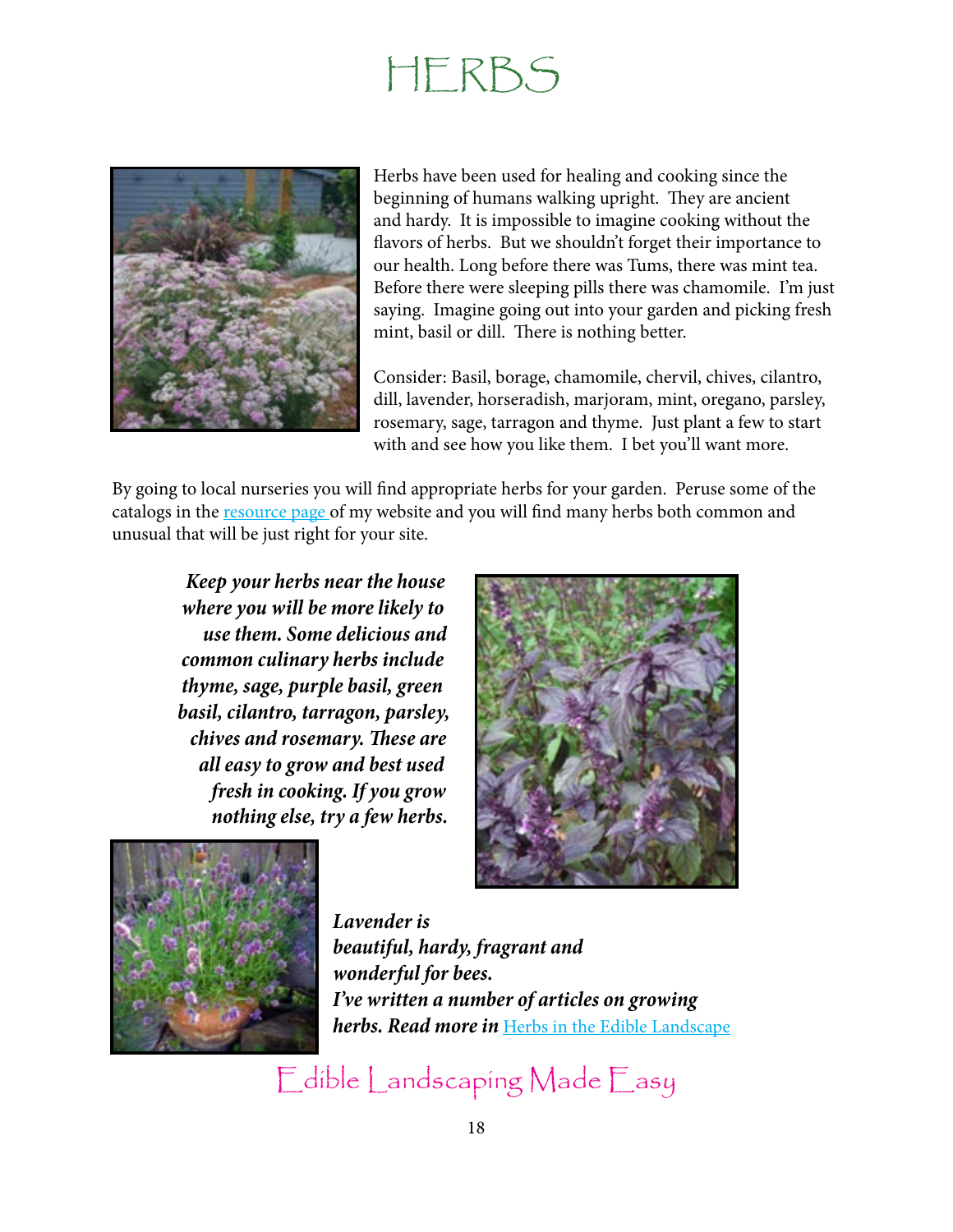## IRRIGATION

<span id="page-18-0"></span>

**Unless you live in a rainy climate,** you'll need to irrigate your garden. Like everything else, there's much to learn about water, irrigation and the needs of your plants. But looking at the simple and easy version will still get you on your way.

#### **Drip irrigation**

Drip line tubing conserves water, puts it directly into the soil near the plants and reduces weed growth. Many plants do not like to have water on their leaves, which encourages mildew and rot, so drip irrigation is very good for these plants. Drip irrigation can be more costly to set up than spray and take more time. Installing drip irrigation correctly is worth the time spent learning how to do it.

Robert Kourik has written an [excellent book on drip](http://www.robertkourik.com/books/drip09.html)  [irrigation,](http://www.robertkourik.com/books/drip09.html) available in print and as an ebook. I highly

recommend it. You'll be able to put in a very good system with his directions.

#### **Spray**

Overhead spray sprinklers are easy to use and can cover a large area quickly. They are also good for watering seed beds. Oscillating sprinklers will cover your whole area. But they don't have any subtlety. They will water your paths and plants that don't want overhead water, like your roses. Use this method if you have to, but it's not my first choice.



#### FINAL WORDS

You've got enough information now to get the Spring garden ready. Your edible landscape will delight you and feed you. Find the balance that works for you, in your garden and in your life. We don't want to make the garden a burden, but rather a happy addition to your life. My teacher, Alan Chadwick, would say, "The garden makes the gardener". Keep your eyes open and the garden will be your greatest teacher.

[Edible Landscaping Made Easy](http://www.ediblelandscapingmadeeasy.com)